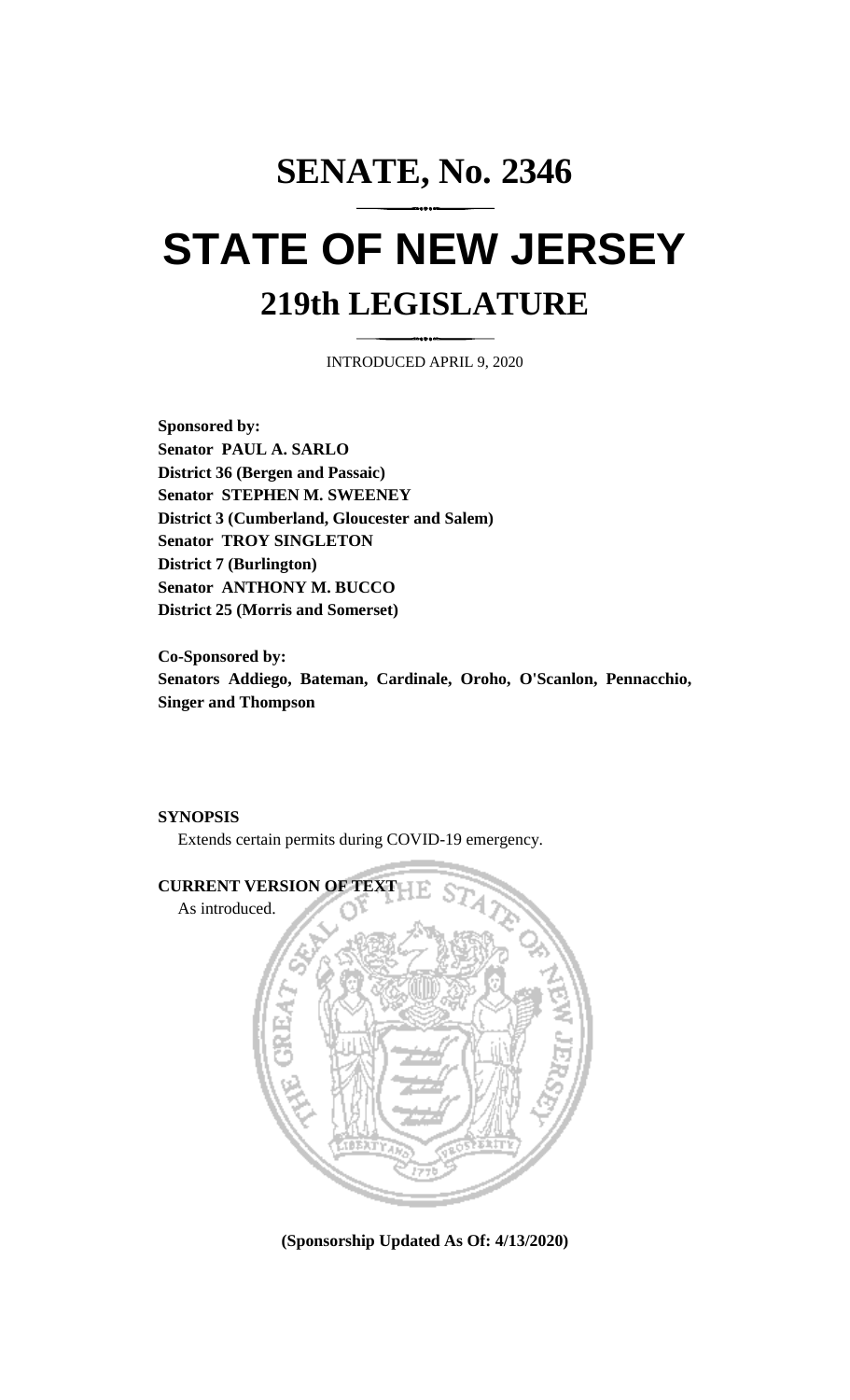**AN ACT** extending certain permits and amending P.L.2008, c.78. **BE IT ENACTED** *by the Senate and General Assembly of the State of New Jersey:* 1. Section 2 of P.L.2008, c.78 (C.40:55D-136.2) is amended to read as follows: 2. The Legislature finds and declares that: a. The most recent national recession has caused one of the longest economic downturns since the Great Depression of the 1930s and has drastically affected various segments of the New Jersey economy, but none as severely as the State's banking, real estate and construction sectors. b. The real estate finance sector of the economy is in severe decline due to the sub-prime mortgage problem and the resultant widening mortgage finance crisis. The extreme tightening of lending standards for home buyers and other real estate borrowers has reduced access to the capital markets. c. As a result of the crisis in the real estate finance sector of the economy, real estate developers and redevelopers, including homebuilders, and commercial, office, and industrial developers, have experienced an industry-wide decline, including reduced demand, cancelled orders, declining sales and rentals, price reductions, increased inventory, fewer buyers who qualify to purchase homes, layoffs, and scaled back growth plans. d. The process of obtaining planning board and zoning board of adjustment approvals for subdivisions, site plans, and variances can be difficult, time consuming and expensive, both for private applicants and government bodies. e. The process of obtaining the myriad other government approvals, required pursuant to legislative enactments and their implementing rules and regulations, such as wetlands permits, treatment works approvals, on-site wastewater disposal permits, stream encroachment permits, flood hazard area permits, highway access permits, and numerous waivers and variances, also can be difficult and expensive; further, changes in the law can render these approvals, if expired or lapsed, impossible to renew or re-obtain. f. County and municipal governments obtain determinations of master plan consistency, conformance, or endorsement with State or regional plans, from State and regional government entities which may expire or lapse without implementation due to the state of the economy. g. The most recent national recession has severely weakened the building industry, and many landowners and developers are seeing their life's work destroyed by the lack of credit and dearth of

**Matter underlined thus is new matter.**

**EXPLANATION – Matter enclosed in bold-faced brackets [thus] in the above bill is not enacted and is intended to be omitted in the law.**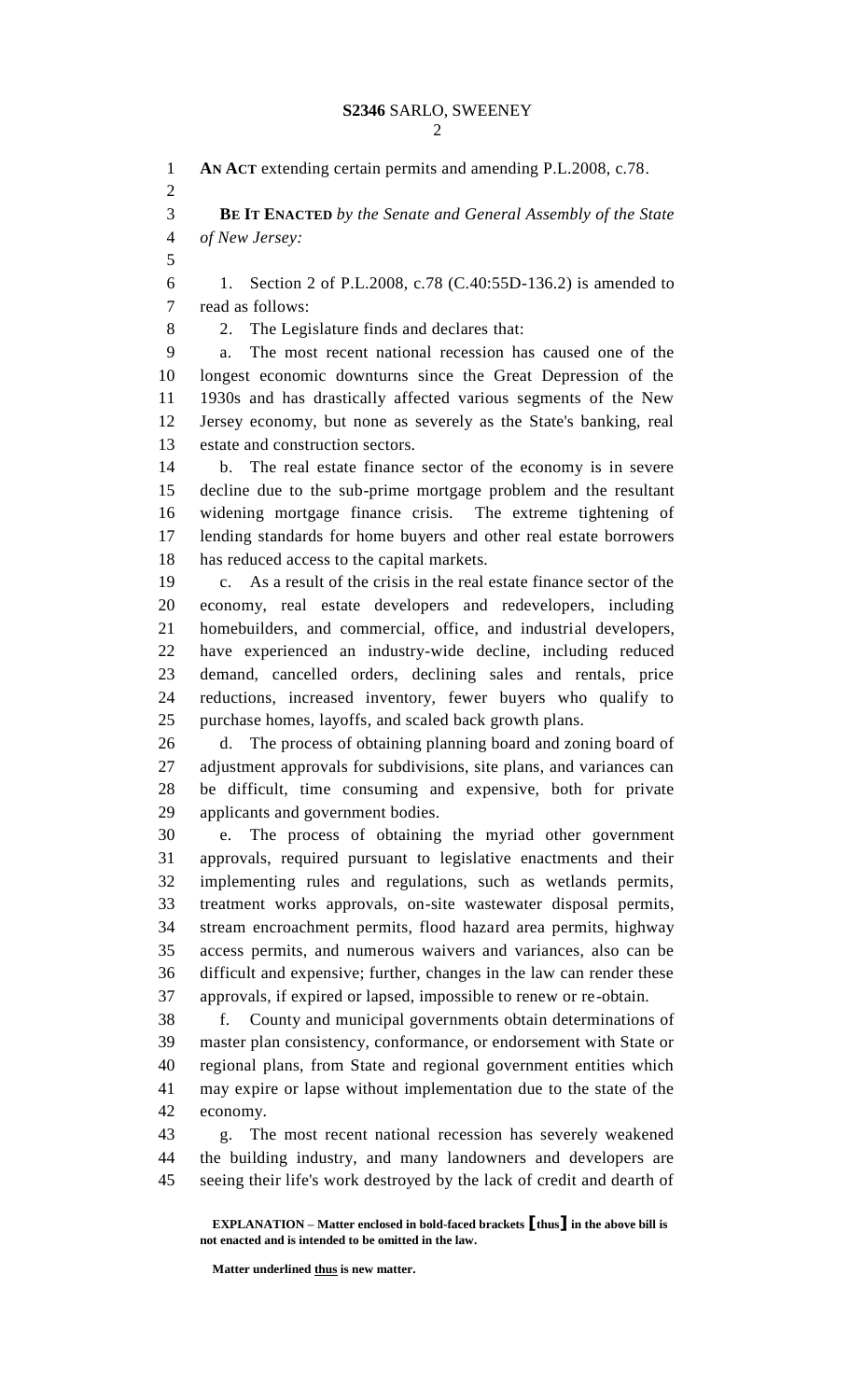buyers and tenants, due to the crisis in real estate financing and the building industry, uncertainty over the state of the economy, and increasing levels of unemployment in the construction industry.

 h. The construction industry and related trades are sustaining severe economic losses, and the lapsing of government development approvals would, if not addressed, exacerbate those losses.

 i. Financial institutions that lent money to property owners, builders, and developers are experiencing erosion of collateral and depreciation of their assets as permits and approvals expire, and the extension of these permits and approvals is necessary to maintain the value of the collateral and the solvency of financial institutions throughout the State.

13 j. Due to the current inability of builders and their purchasers to obtain financing, under existing economic conditions, more and more once-approved permits are expiring or lapsing and, as these approvals lapse, lenders must re-appraise and thereafter substantially lower real estate valuations established in conjunction with approved projects, thereby requiring the reclassification of numerous loans which, in turn, affects the stability of the banking system and reduces the funds available for future lending, thus creating more severe restrictions on credit and leading to a vicious cycle of default.

 k. As a result of the continued downturn of the economy, and the continued expiration of approvals which were granted by State and local governments, it is possible that thousands of government actions will be undone by the passage of time.

 l. Obtaining an extension of an approval pursuant to existing statutory or regulatory provisions can be both costly in terms of time and financial resources, and insufficient to cope with the extent of the present financial situation; moreover, the costs imposed fall on the public as well as the private sector.

 m. It is the purpose of this act to prevent the wholesale abandonment of approved projects and activities due to the present unfavorable economic conditions, by tolling the term of these approvals for a period of time, thereby preventing a waste of public and private resources.

 n. Due to the need to implement strict social distancing measures and take other precautions in order to limit the spread of COVID-19 and minimize its public health impacts, much business and government activity has been halted, disrupted, or delayed. This has in turn resulted in a severe downturn in the economy. It is 42 therefore appropriate to toll the term of approvals during a new COVID-19 extension period in order to prevent the abandonment of approved projects and activities, and the waste of public and private resources that comes with it, as well as to be ready to quickly resume projects when it is safe to restart normal business and government activity.

(cf: P.L.2014, c.84, s.1)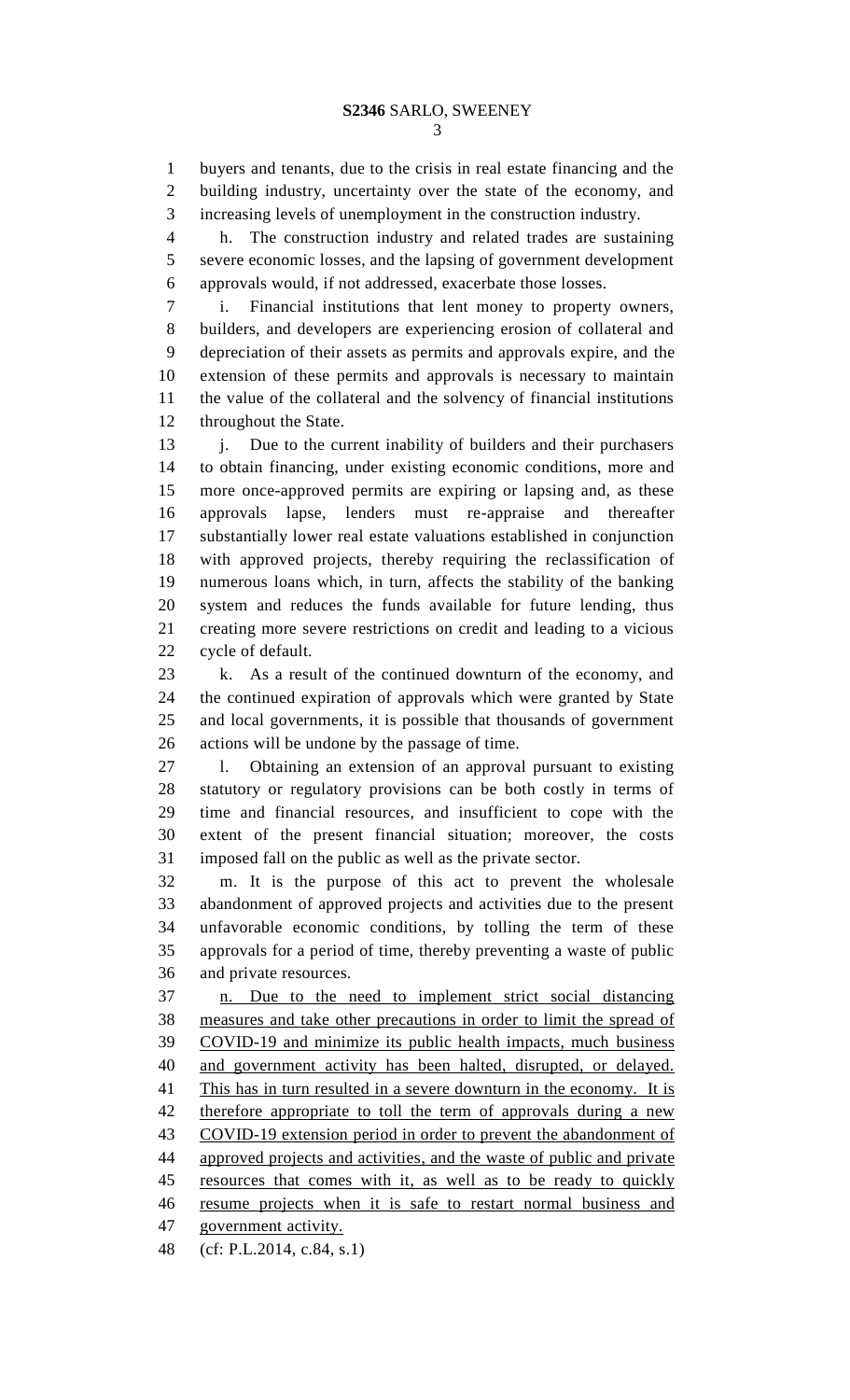2. Section 3 of P.L.2008, c.78 (C.40:55D-136.3) is amended to read as follows: 3. As used in P.L.2008, c.78 (C.40:55D-136.1 et seq.): "Approval" means, except as otherwise provided in section 4 of P.L.2008, c.78 (C.40:55D-136.4), any approval of a soil erosion and sediment control plan granted by a local soil conservation district under the authority conferred by R.S.4:24-22 et seq., waterfront development permit issued pursuant to R.S.12:5-1 et seq., permit issued pursuant to "The Wetlands Act of 1970," P.L.1970, c.272 (C.13:9A-1 et seq.), permit issued pursuant to the "Freshwater Wetlands Protection Act," P.L.1987, c.156 (C.13:9B-1 et al.), approval of an application for development granted by the Delaware and Raritan Canal Commission pursuant to the "Delaware and Raritan Canal State Park Law of 1974," P.L.1974, c.118 (C.13:13A- 1 et seq.), permit issued by the New Jersey Meadowlands Commission pursuant to the "Hackensack Meadowlands Reclamation and Development Act," P.L.1968, c.404 (C.13:17-1 et al.), approval of an application for development granted by the Pinelands Commission and determination of municipal and county plan conformance pursuant to the "Pinelands Protection Act," P.L.1979, c.111 (C.13:18A-1 et seq.), permit issued and center designations pursuant to the "Coastal Area Facility Review Act," P.L.1973, c.185 (C.13:19-1 et seq.), septic approval granted pursuant to Title 26 of the Revised Statutes, permit granted pursuant to R.S.27:7-1 et seq. or any supplement thereto, right-of- way permit issued by the Department of Transportation pursuant to paragraph (3) of subsection (h) of section 5 of P.L.1966, c.301 (C.27:1A-5), approval granted by a sewerage authority pursuant to the "sewerage authorities law," P.L.1946, c.138 (C.40:14A-1 et seq.), approval granted by a municipal authority pursuant to the "municipal and county utilities authorities law," P.L.1957, c.183 (C.40:14B-1 et seq.), an agreement with a municipality, county, municipal authority, sewerage authority, or other governmental authority for the use or reservation of sewerage capacity, approval issued by a county planning board pursuant to chapter 27 of Title 40 of the Revised Statutes, preliminary and final approval granted in connection with an application for development pursuant to the "Municipal Land Use Law," P.L.1975, c.291 (C.40:55D-1 et seq.), permit granted pursuant to the "State Uniform Construction Code Act," P.L.1975, c.217 (C.52:27D-119 et seq.), plan endorsement and center designations pursuant to the "State Planning Act," P.L.1985, c.398 (C.52:18A-196 et al.), permit or certification issued pursuant to the "Water Supply Management Act," P.L.1981, c.262 (C.58:1A-1 et al.), permit granted authorizing the drilling of a well pursuant to P.L.1947, c.377 (C.58:4A-5 et seq.), certification or permit granted, exemption from a sewerage connection ban granted, wastewater management plan approved, and pollution discharge elimination system permit pursuant to the "Water Pollution Control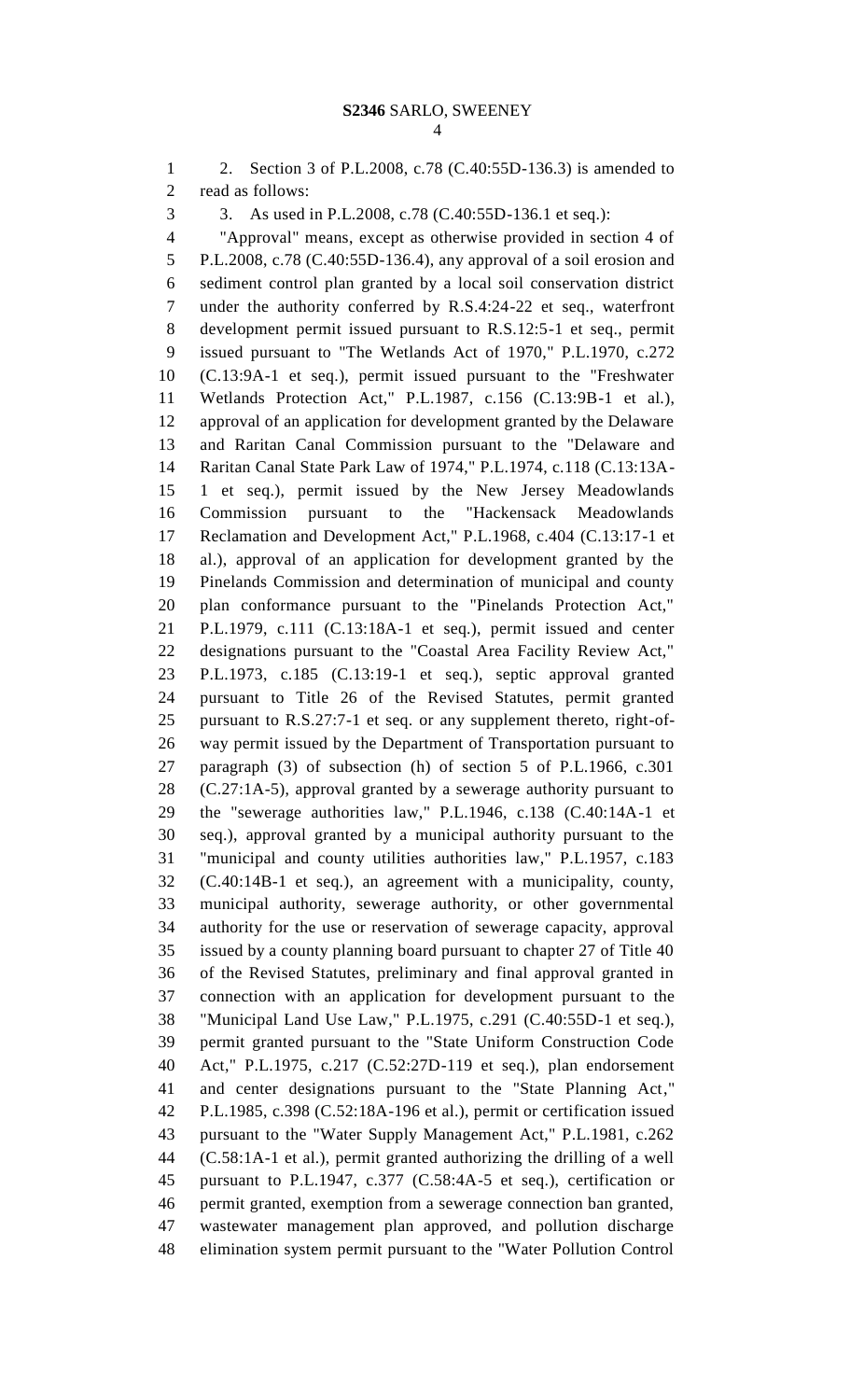Act," P.L.1977, c.74 (C.58:10A-1 et seq.), certification granted pursuant to "The Realty Improvement Sewerage and Facilities Act (1954)," P.L.1954, c.199 (C.58:11-23 et seq.), certification or approval granted pursuant to P.L.1971, c.386 (C.58:11-25.1 et al.), certification issued and water quality management plan approved pursuant to the "Water Quality Planning Act," P.L.1977, c.75 (C.58:11A-1 et seq.), approval granted pursuant to the "Safe Drinking Water Act," P.L.1977, c.224 (C.58:12A-1 et al.), permit issued pursuant to the "Flood Hazard Area Control Act," P.L.1962, c.19 (C.58:16A-50 et seq.), any municipal, county, regional, or State approval or permit granted under the general authority conferred by State law or rule or regulation, or any other government authorization of any development application or any permit related thereto whether that authorization is in the form of a permit, approval, license, certification, permission, determination, interpretation, exemption, variance, exception, waiver, letter of interpretation, no further action letter, agreement or any other executive or administrative decision which allows a development or governmental project to proceed.

 "COVID-19" means the coronavirus disease 2019, as announced by the World Health Organization on February 11, 2020, and first identified in Wuhan, China.

 "COVID-19 extension period" means the period beginning March 9, 2020 and continuing for as long as a public health 25 emergency, pursuant to the "Emergency Health Powers Act," P.L.2005, c.222 (C.26:13-1 et seq.), or a state of emergency, 27 pursuant to P.L.1942, c. 251 (C.App.A.9-33 et seq.), or both, that has been declared by the Governor in response to COVID-19, is in effect.

 "Development" means the division of a parcel of land into two or more parcels, the construction, reconstruction, conversion, structural alteration, relocation or enlargement of any building or other structure or facility, or of any grading, soil removal or relocation, excavation or landfill or any use or change in the use of any building or other structure or land or extension of the use of land.

 "Environmentally sensitive area" means an area designated pursuant to the State Development and Redevelopment Plan adopted, as of the effective date of P.L.2008, c.78 (C.40:55D-136.1 et seq.), pursuant to P.L.1985, c.398 (C.52:18A-196 et al.) as Planning Area 4B (Rural/Environmentally Sensitive), Planning Area 5 (Environmentally Sensitive), or a critical environmental site, but shall not include any extension area as defined in this section.

 "Extension area" means an area designated pursuant to P.L.1985, c.398 (C.52:18A-196 et seq.) as Planning Area 1 (Metropolitan), Planning Area 2 (Suburban), Planning Area 3 (Fringe Planning Area), Planning Area 4A (Rural Planning Area), a designated center, or a designated growth center in an endorsed plan until June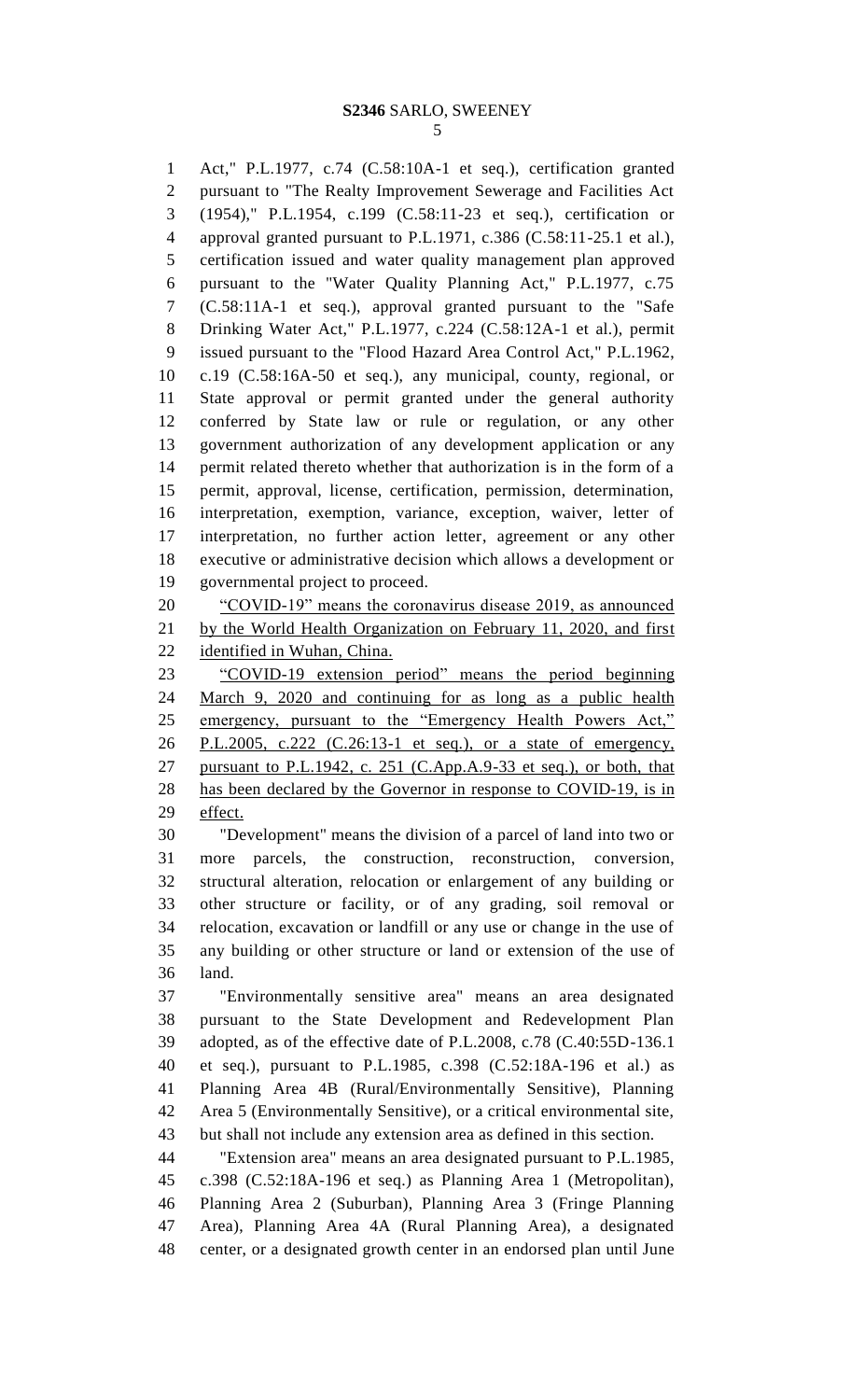### **S2346** SARLO, SWEENEY

 30, 2013, or until the State Planning Commission revises and readopts New Jersey's State Strategic Plan and adopts regulations to refine this definition as it pertains to Statewide planning areas, whichever is later; a smart growth area and planning area designated in a master plan adopted by the New Jersey Meadowlands Commission pursuant to subsection (i) of section 6 of P.L.1968, c.404 (C.13:17-6); regional growth areas, villages, and towns, designated in the comprehensive management plan prepared and adopted by the Pinelands Commission pursuant to section 7 of the "Pinelands Protection Act," P.L.1979, c.111 (C.13:18A-8); the planning area of the Highlands Region as defined in section 3 of the "Highlands Water Protection and Planning Act," P.L.2004, c.120 (C.13:20-3), and any Highlands center designated by the Highlands Water Protection and Planning Council, established pursuant to section 4 of P.L.2004, c.120 (C.13:20-4); an urban enterprise zone designated pursuant to P.L.1983, c.303 (C.52:27H-60 et seq.) or P.L.2001, c.347 (C.52:27H-66.2 et al.); an area determined to be in need of redevelopment pursuant to sections 5 and 6 of P.L.1992, c.79 (C.40A:12A-5 and 40A:12A-6) and as approved by the Department of Community Affairs; or similar areas designated by the Department of Environmental Protection. "Extension area" shall not include an area designated pursuant to the State Development and Redevelopment Plan adopted, as of the effective date of P.L.2008, c.78, pursuant to P.L.1985, c.398 as Planning Area 4B (Rural/Environmentally Sensitive) or Planning Area 5 (Environmentally Sensitive), except for any area within Planning Area 4B or Planning Area 5 that is a designated center, or a designated growth center in an endorsed plan. "Extension period" means the period beginning January 1, 2007 and continuing through December 31, 2015; provided, however, that the period in Superstorm Sandy-impacted counties shall continue through December 31, 2016. "Government" means any municipal, county, regional, or State government, or any agency, department, commission or other instrumentality thereof. "Superstorm Sandy-impacted counties" means Atlantic, Bergen, Cape May, Essex, Hudson, Middlesex, Monmouth, Ocean, and Union counties, as identified by the United States Department of Housing and Urban Development. "Superstorm Sandy-impacted extension period" means the period beginning January 1, 2016 and continuing through December 31,

2016.

(cf: P.L.2016, c.14, s.1)

 3. Section 4 of P.L.2008, c.78 (C.40:55D-136.4) is amended to read as follows:

 4. a. (1) For any government approval in existence during the extension period, the running of the period of approval is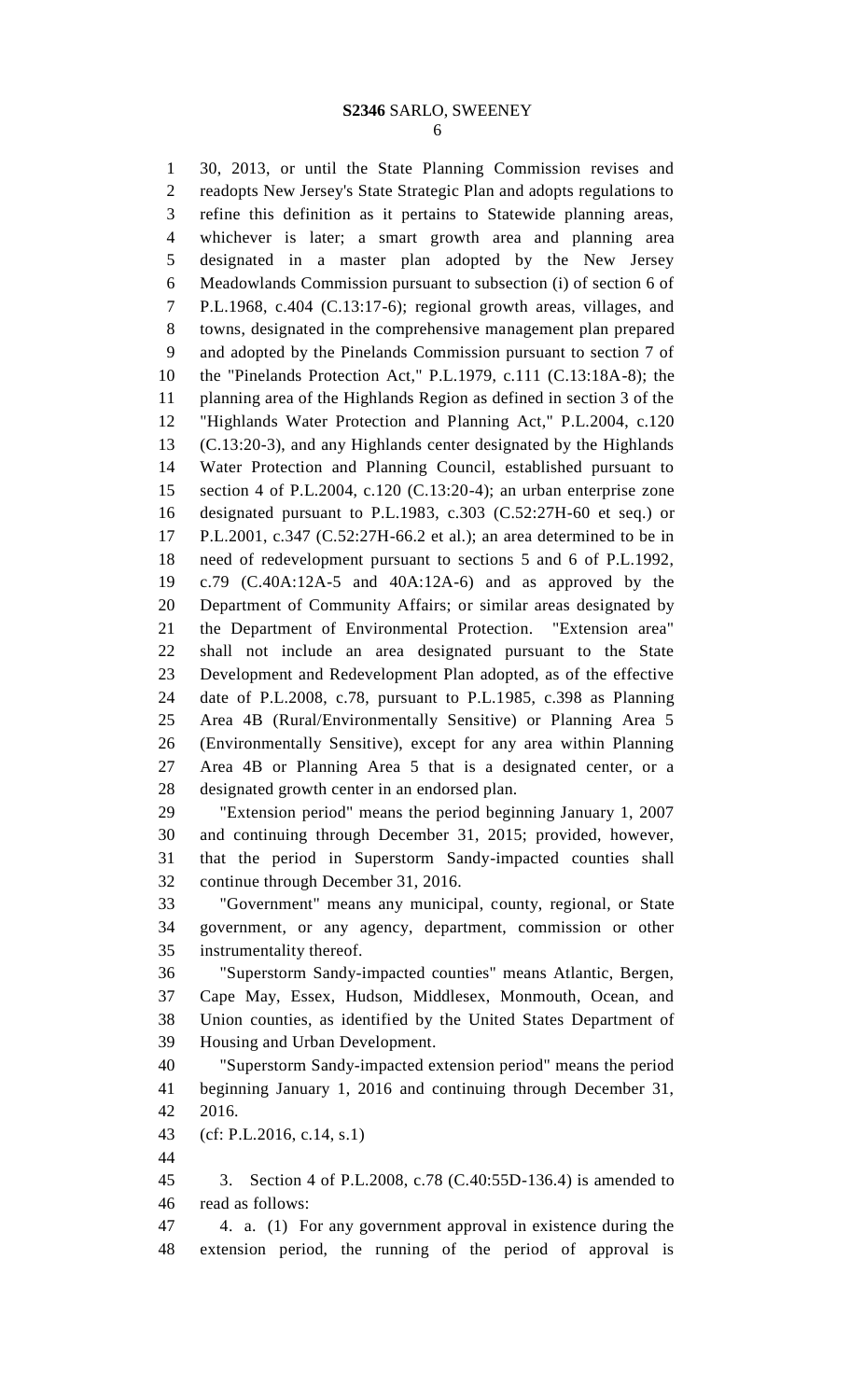automatically suspended for the extension period, except as otherwise provided hereunder; however, the tolling provided for herein shall not extend the government approval more than six months beyond the conclusion of the extension period.

 (2) For any government approval in existence on December 31, 2015 concerning lands located entirely within one or more of the Superstorm Sandy-impacted counties, as defined in section 3 of P.L.2008, c.78 (C.40:55D-136.3), the running of the period of approval is automatically suspended for the Superstorm Sandy- impacted extension period, except as otherwise provided hereunder; however, the tolling provided for herein shall not extend the government approval more than six months beyond the conclusion of the Superstorm Sandy-impacted extension period.

 (3) Nothing in P.L.2008, c.78 (C.40:55D-136.1 et seq.) shall shorten the duration that any approval would have had in the absence of P.L.2008, c.78 (C.40:55D-136.1 et seq.), nor shall P.L.2008, c.78 (C.40:55D-136.1 et seq.) prohibit the granting of such additional extensions as are provided by law when the tolling granted by P.L.2008, c.78 (C.40:55D-136.1 et seq.) shall expire. Notwithstanding any previously enacted provision of P.L.2008, c.78 (C.40:55D-136.1 et seq.), as amended and supplemented, the running of the period of approval of all government approvals which would have been extended pursuant to the definition of "extension area," added by P.L.2012, c.48, shall be calculated, using that definition, retroactive to the enactment of P.L.2008, c.78 (C.40:55D-136.1 et seq.).

 (4) For any government approval either in existence on March 9, 2020, or granted during the COVID-19 extension period, the running of the period of approval is automatically suspended for the COVID-19 extension period, except as otherwise provided hereunder; however, the tolling provided for herein shall not extend the government approval more than six months beyond the conclusion of the COVID-19 extension period, except that for any construction project suspended pursuant to either the Governor's Executive Order No. 122 or the order of a State, county, or municipal government agency, the maximum tolling period shall be twelve months beyond the conclusion of the COVID-19 extension period.

 b. Nothing in P.L.2008, c.78 (C.40:55D-136.1 et seq.) shall be deemed to extend or purport to extend:

 (1) any permit or approval issued by the government of the United States or any agency or instrumentality thereof, or any permit or approval by whatever authority issued of which the duration of effect or the date or terms of its expiration are specified or determined by or pursuant to law or regulation of the federal government or any of its agencies or instrumentalities;

 (2) any permit or approval issued pursuant to the "Pinelands Protection Act," P.L.1979, c.111 (C.13:18A-1 et seq.) if the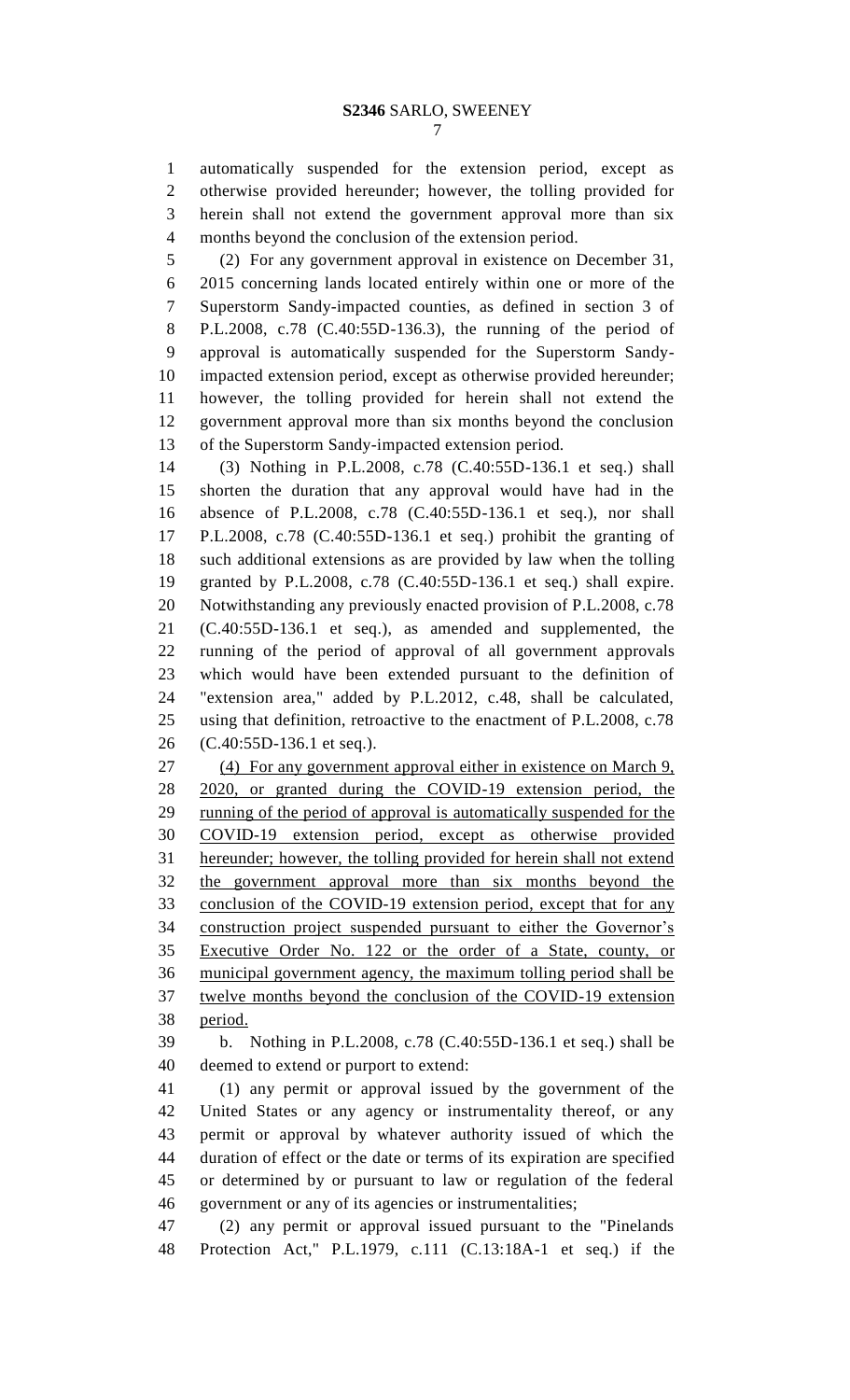extension would result in a violation of federal law, or any State rule or regulation requiring approval by the Secretary of the Interior pursuant to Pub.L.95-625 (16 U.S.C. s.471i);

 (3) any permit or approval issued within an environmentally sensitive area;

 (4) any permit or approval within an environmentally sensitive area issued pursuant to the "Highlands Water Protection and Planning Act," P.L.2004, c.120 (C.13:20-1 et al.), or any permit or approval issued within the preservation area of the Highlands Region as defined in section 3 of P.L.2004, c.120 (C.13:20-3);

 (5) any permit or approval issued by the Department of Transportation pursuant to Title 27 of the Revised Statutes or under the general authority conferred by State law, other than a right-of- way permit issued pursuant to paragraph (3) of subsection (h) of section 5 of P.L.1966, c.301 (C.27:1A-5) or a permit granted pursuant to R.S.27:7-1 et seq. or any supplement thereto;

 (6) any permit or approval issued pursuant to the "Flood Hazard Area Control Act," P.L.1962, c.19 (C.58:16A-50 et seq.), except (a) where work has commenced, in any phase or section of the development, on any site improvement as defined in paragraph (1) of subsection a. of section 41 of the "Municipal Land Use Law," P.L.1975, c.291 (C.40:55D-53) or on any buildings or structures or (b) where the permit or approval authorizes work on real property owned by the government or the federal government;

 (7) any coastal center designated pursuant to the "Coastal Area Facility Review Act," P.L.1973, c.185 (C.13:19-1 et seq.), that as of March 15, 2007 (a) had not submitted an application for plan endorsement to the State Planning Commission, and (b) was not in compliance with the provisions of the Coastal Zone Management Rules at N.J.A.C.7:7E-5B.6; or

 (8) any permit or approval within the Highlands planning area located in a municipality subject to the "Highlands Water Protection and Planning Act," P.L.2004, c.120, that has adopted, as of May 1, 2012, in accordance with the Highlands Water Protection and Planning Council conformance approval, a Highlands master plan element, a Highlands land use ordinance, or an environmental resource inventory, except that the provisions of this paragraph shall not apply to any permit or approval within a Highlands center designated by the Highlands Water Protection and Planning Council, notwithstanding the adoption by the municipality of a Highlands master plan element, a Highlands land use ordinance, or an environmental resource inventory.

 c. P.L.2008, c.78 (C.40:55D-136.1 et seq.) shall not affect any administrative consent order issued by the Department of Environmental Protection in effect or issued during the extension 46 period or COVID-19 extension period, nor shall it be construed to extend any approval in connection with a resource recovery facility as defined in section 2 of P.L.1985, c.38 (C.13:1E-137).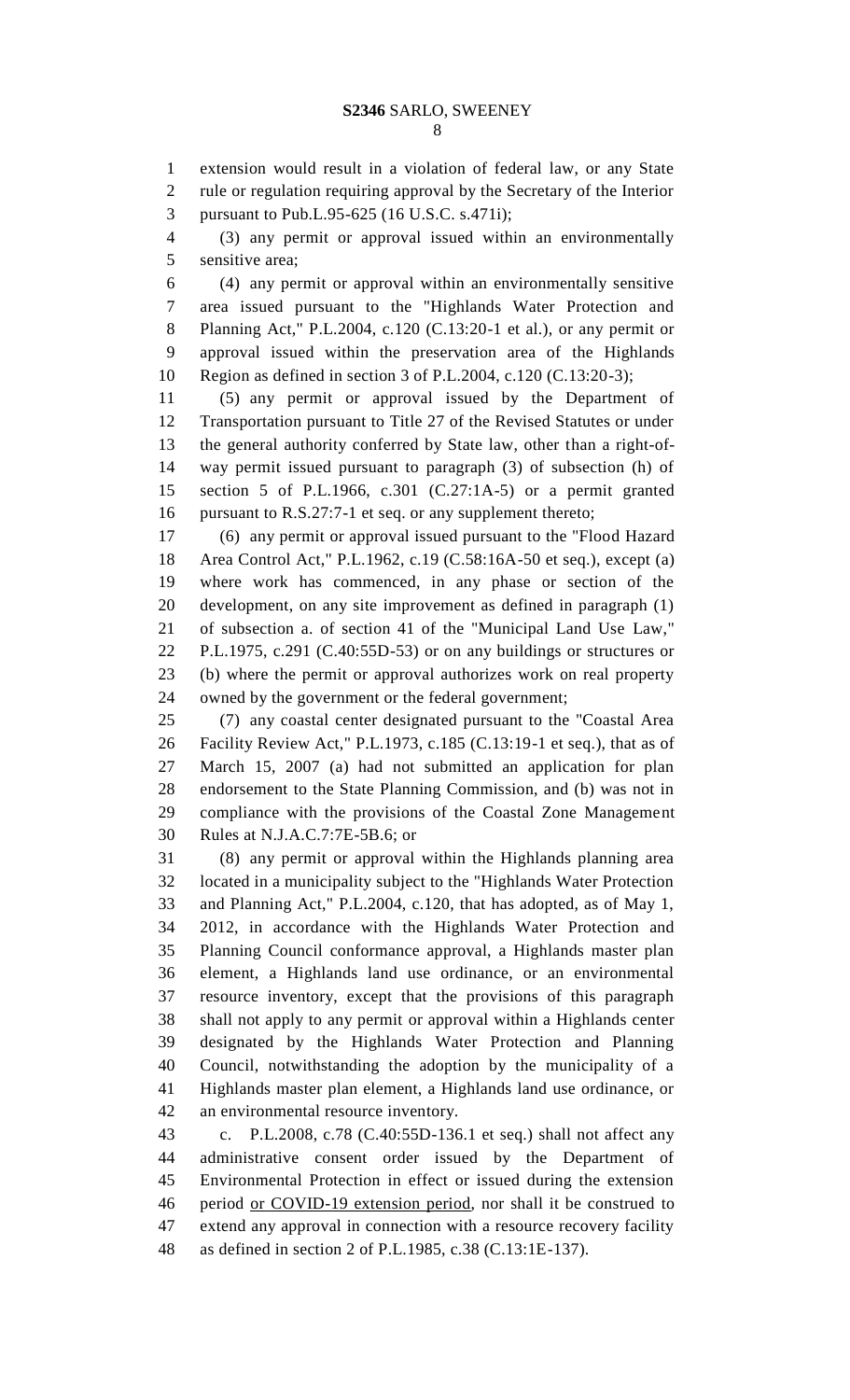## **S2346** SARLO, SWEENEY

 d. Nothing in P.L.2008, c.78 (C.40:55D-136.1 et seq.) shall affect the ability of the Commissioner of Environmental Protection to revoke or modify a specific permit or approval, or extension thereof pursuant to P.L.2008, c.78 (C.40:55D-136.1 et seq.), when that specific permit or approval contains language authorizing the modification or revocation of the permit or approval by the department.

 e. In the event that any approval tolled pursuant to P.L.2008, c.78 (C.40:55D-136.1 et seq.) is based upon the connection to a sanitary sewer system, the approval's extension shall be contingent upon the availability of sufficient capacity, on the part of the treatment facility, to accommodate the development whose approval has been extended. If sufficient capacity is not available, those permit holders whose approvals have been extended shall have priority with regard to the further allocation of gallonage over those approval holders who have not received approval of a hookup prior to the date of enactment of P.L.2008, c.78 (C.40:55D-136.1 et seq.). Priority regarding the distribution of further gallonage to any permit holder who has received the extension of an approval pursuant to P.L.2008, c.78 (C.40:55D-136.1 et seq.) shall be allocated in order of the granting of the original approval of the connection.

 f. P.L.2008, c.78 (C.40:55D-136.1 et seq.) shall not toll any approval issued under the "Municipal Land Use Law," P.L.1975, c.291 (C.40:55D-1 et seq.) in connection with an application for development involving a residential use where, subsequent to the expiration of the permit but prior to January 1, 2007, an amendment has been adopted to the master plan and the zoning ordinance to rezone the property to industrial or commercial use when the permit was issued for residential use.

 g. Nothing in P.L.2008, c.78 (C.40:55D-136.1 et seq.) shall be construed or implemented in such a way as to modify any requirement of law that is necessary to retain federal delegation to, or assumption by, the State of the authority to implement a federal law or program.

 h. Nothing in P.L.2008, c.78 (C.40:55D-136.1 et seq.) shall be deemed to extend the obligation of any wastewater management planning agency to submit a wastewater management plan or plan update, or the obligation of a municipality to submit a wastewater management plan or plan update, pursuant to the "Water Quality Planning Act," P.L.1977, c.75 (C.58:11A-1 et seq.) and the Water Quality Management Planning rules, N.J.A.C.7:15-1.1 et seq., adopted by the Department of Environmental Protection, effective July 7, 2008.

 i. All underlying municipal, county, and State permits or approvals within the extension area as defined in section 3 of P.L.2008, c.78 (C.40:55D-136.3), as amended, are extended in the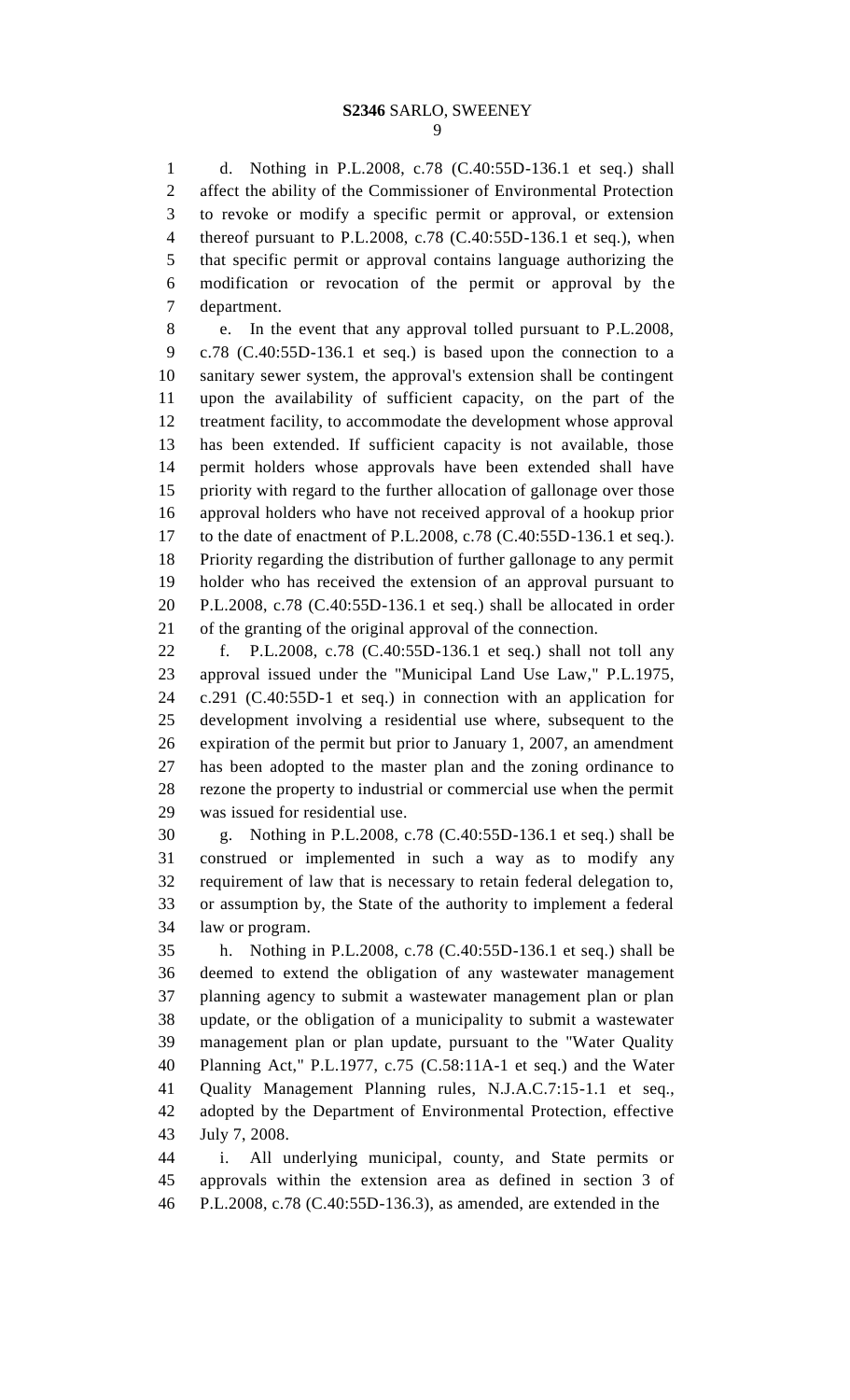#### **S2346** SARLO, SWEENEY

 Pinelands Area as designated pursuant to the "Pinelands Protection Act," P.L.1979, c.111 (C.13:18A-1 et seq.). (cf: P.L.2016, c.14, s.2) 4. Section 5 of P.L.2008, c.78 (C.40:55D-136.5) is amended to read as follows: 5. a. State agencies shall, within 30 days after the effective date of P.L.2008, c.78 (C.40:55D-136.1 et seq.), and within 30 days after the effective date of any subsequent amendment and supplement thereto, place a notice in the New Jersey Register tolling approvals in the Superstorm Sandy-impacted counties, as defined in section 3 of P.L.2008, c.78 (C.40:55D-136.3) in conformance with P.L.2008, c.78 (C.40:55D-136.1 et seq.). 14 b. State agencies shall, within 30 days after the effective date of 15 P.L., c. (C.) (pending before the Legislature as this bill), place a notice in the New Jersey Register tolling approvals in 17 conformance with P.L.2008, c.78 (C.40:55D-136.1 et seq.). (cf: P.L.2016, c.14, s.3). 5. (New section) Notwithstanding any provision of P.L.1975,  $c.291$  (C.40:55D-1 et seq.) to the contrary, a. The 45-day period for an application for development to a municipal agency to be certified as complete pursuant to section 5 of P.L.1984, c.20 (C.40:55D-10.3) shall be extended to either 90 days after March 9, 2020, or 60 days after the date the application for development is submitted to the municipal agency, whichever date is later, for any application: (1) awaiting certification as a complete application by a municipal agency as of March 9, 2020; or (2) submitted by an applicant during the COVID-19 extension period. b. The 120-day time of decision period for an application to a planning board or zoning board of adjustment pursuant to section 57 of P.L.1975, c.291 (C.40:55D-70 et seq.) shall be extended to either 180 days after the date the application is certified as complete by the municipal agency, or 60 days after the date the public health emergency or state of emergency declared by the Governor in response to COVID-19 is rescinded, whichever date is later, for any application: (1) awaiting certification as a complete application by a municipal agency as of March 9, 2020; or (2) pending before a planning board or zoning board of adjustment as of March 9, 2020; or (3) submitted by an applicant during the COVID-19 extension period. c. As used in this section: